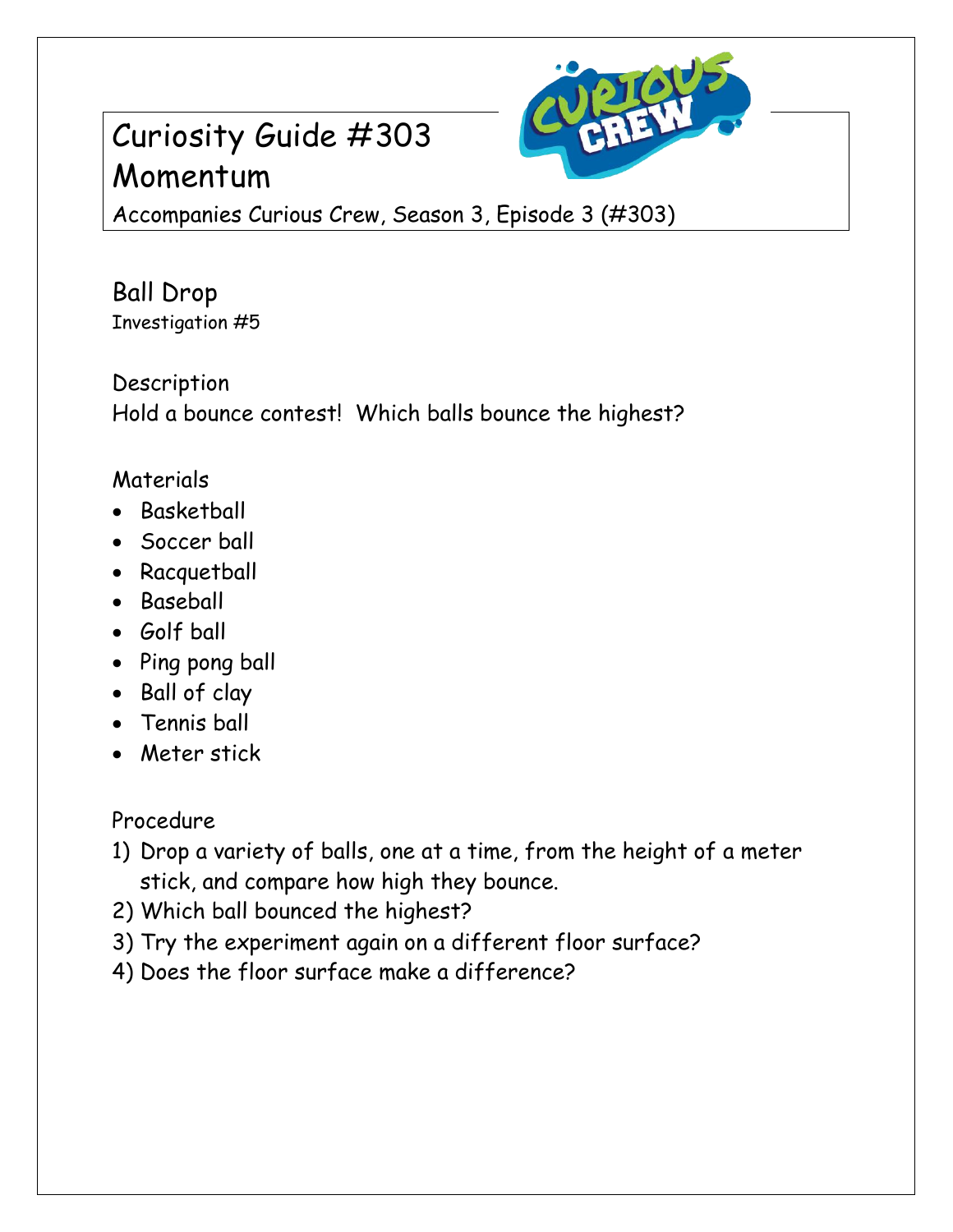## My Results

## Explanation

Two kinds of collisions occur between objects, **elastic** and **inelastic** collisions. In an **inelastic** collision, two objects collide and stick together, and the kinetic energy in the system transfers into another form of energy. This might be heat or a change in internal energy, like the crushing of a car in an accident. Depending on the material tested, some balls do not bounce. Clay, for example, would flatten, and is an example of an inelastic collision.

Collisions are usually both elastic and inelastic. In an **elastic** collision, the initial momentum of the first object plus the initial momentum of the second object is equal to the final momentum of the first object plus the final momentum of the second object. In other words, the total combined kinetic energy is the same before and after the collision, so both momentum and kinetic energy are conserved. In an